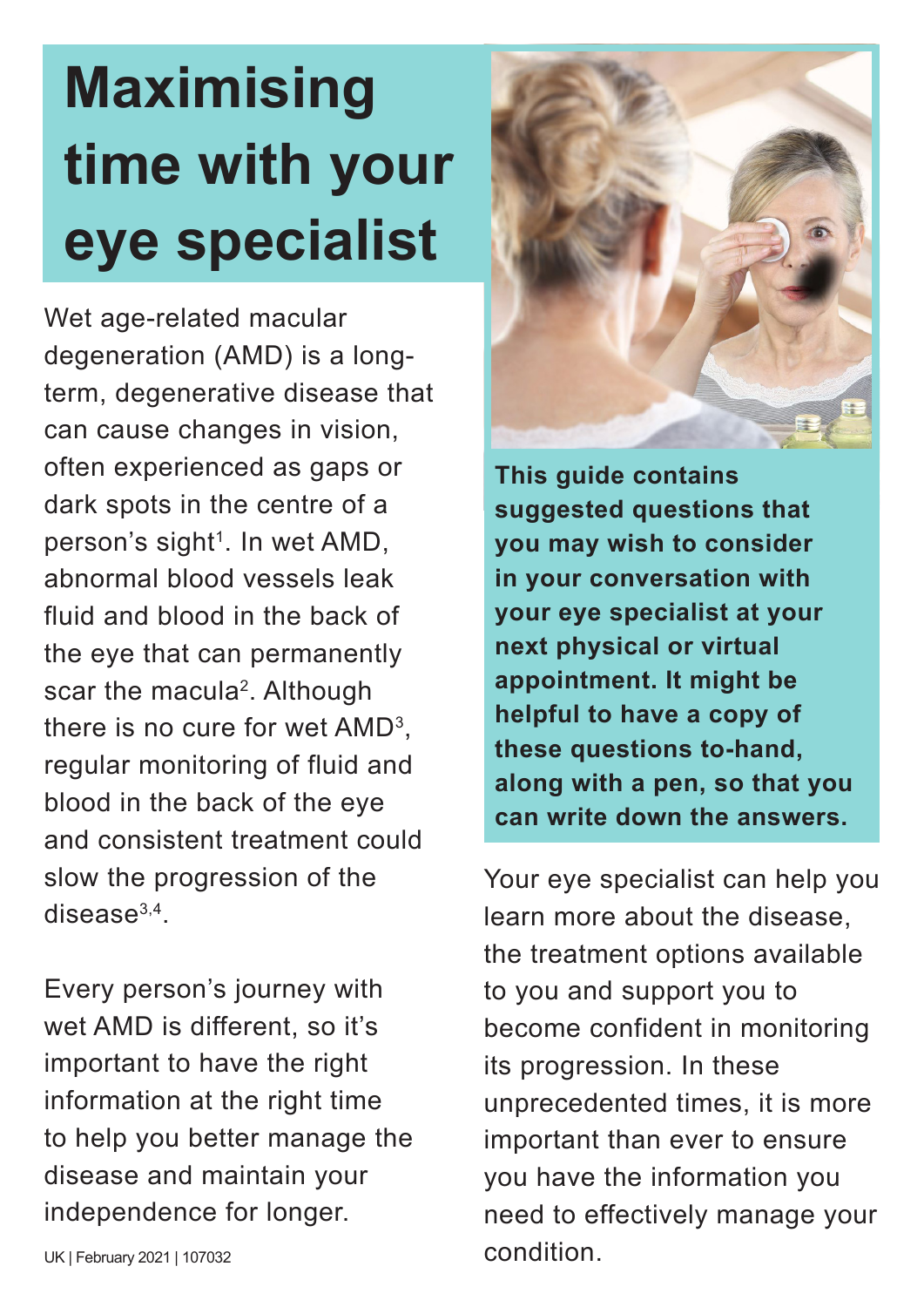## **Questions to ask your eye specialist during your next appointment**

Here are some questions to get you started:

- 1. What is my treatment plan? Are we on track?
- 2. How is my wet AMD responding to the treatment so far?
- 3. What happens if I start experiencing symptoms in my second eye?
- 4. Are there any changes I should make in my daily activities or diet to better manage my wet AMD?

## **After your appointment**

If you have any questions after your appointment and want to speak to someone other than your eye specialist, you can contact the Macular Society on **0300 3030 111** or at **www.macularsociety.org** for further information and advice.

*See What's Next* **is a Novartis disease awareness campaign. It has been developed with the support of the Macular Society.**